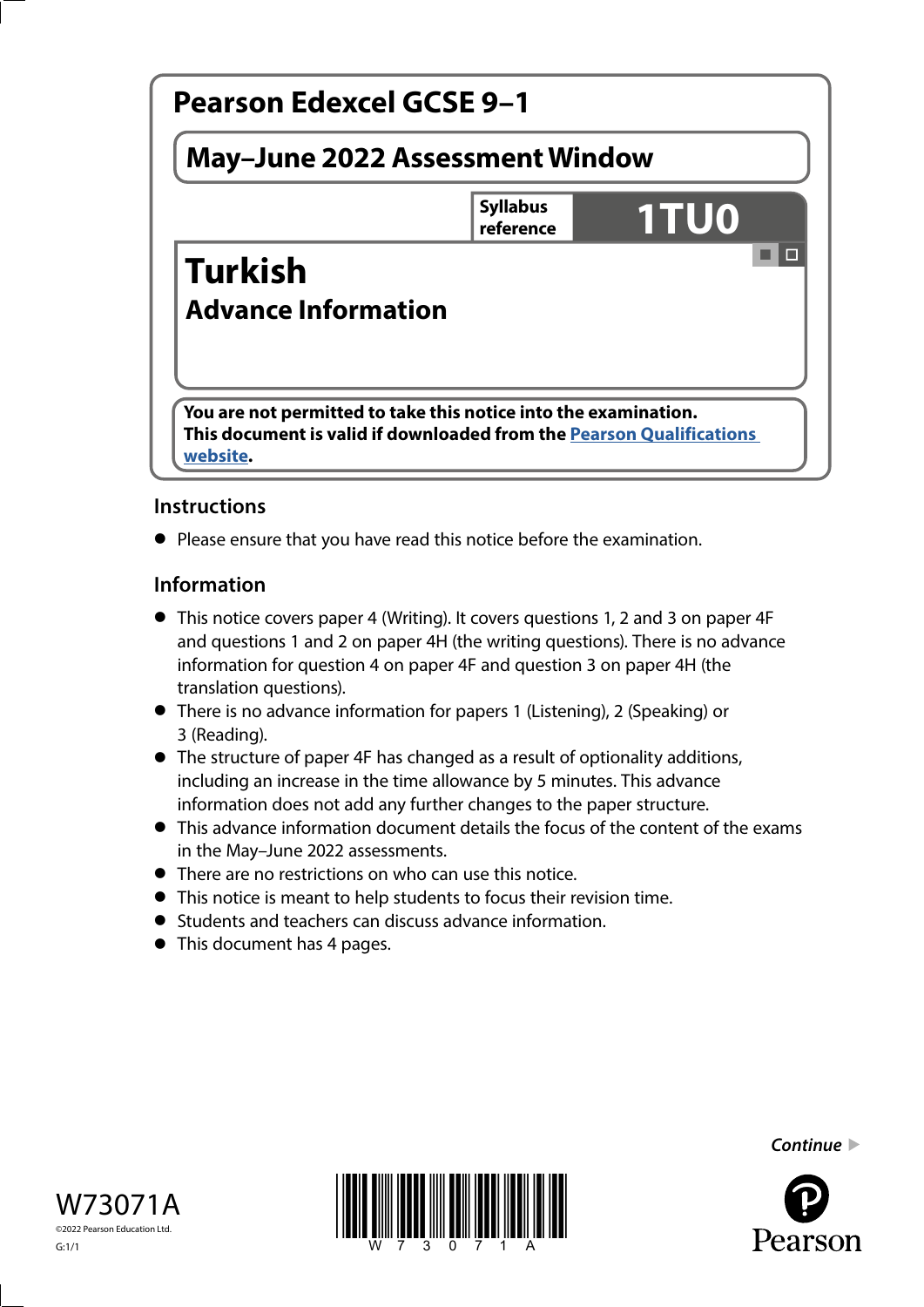#### **General advice**

- In addition to covering the content outline in the advance information, students and teachers should consider how to:
	- manage their revision of parts of the specification which may be assessed in areas not covered by the advance information
	- manage their revision of other parts of the specification which may provide knowledge which helps with understanding the areas being tested in 2022.
- For specifications with synoptic assessments, topics not explicitly given in the advance information may appear, e.g. where students are asked to bring together knowledge, skills and understanding from across the specification.
- For specifications with optional papers/topics/content, students should only refer to the advance information for their intended option.
- For specifications with NEA, advance information does not cover any NEA components.

A link to the Joint Council for Qualifications guidance document on advance information can be found on the Joint Council for Qualifications website or [here](https://www.jcq.org.uk/wp-content/uploads/2021/10/Advance-Information-for-General-Qualifications-2021-22.pdf).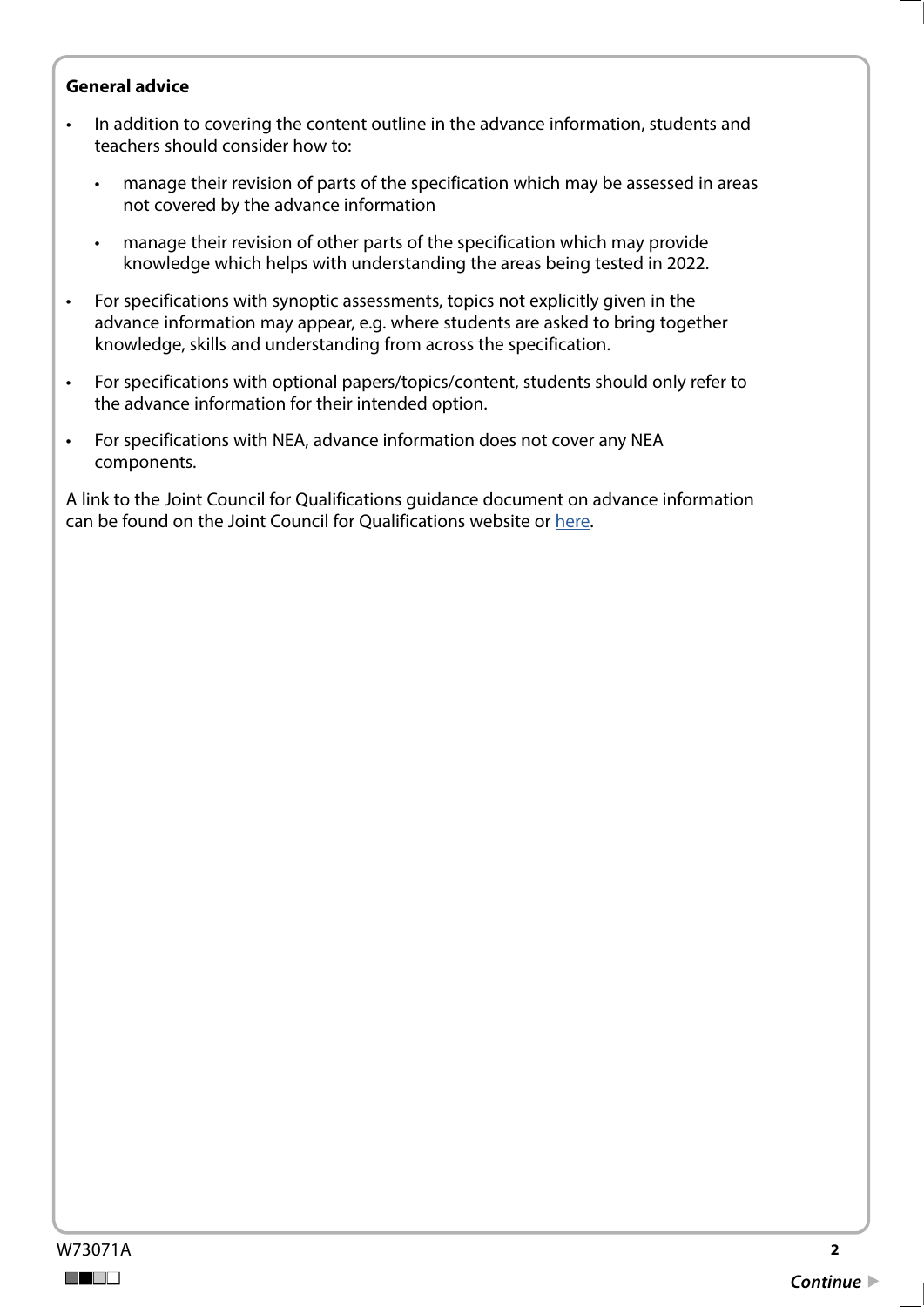## **Advance Information**

#### **Subject specific section**

- This advance information details the major focus of the content of the 2022 assessments in GCSE Turkish, Paper 4 (Writing).
- Students may focus their revision on these specific topics, but it is still important to understand these in the context of the whole theme to be able to both answer questions in the assessment and support their progression.